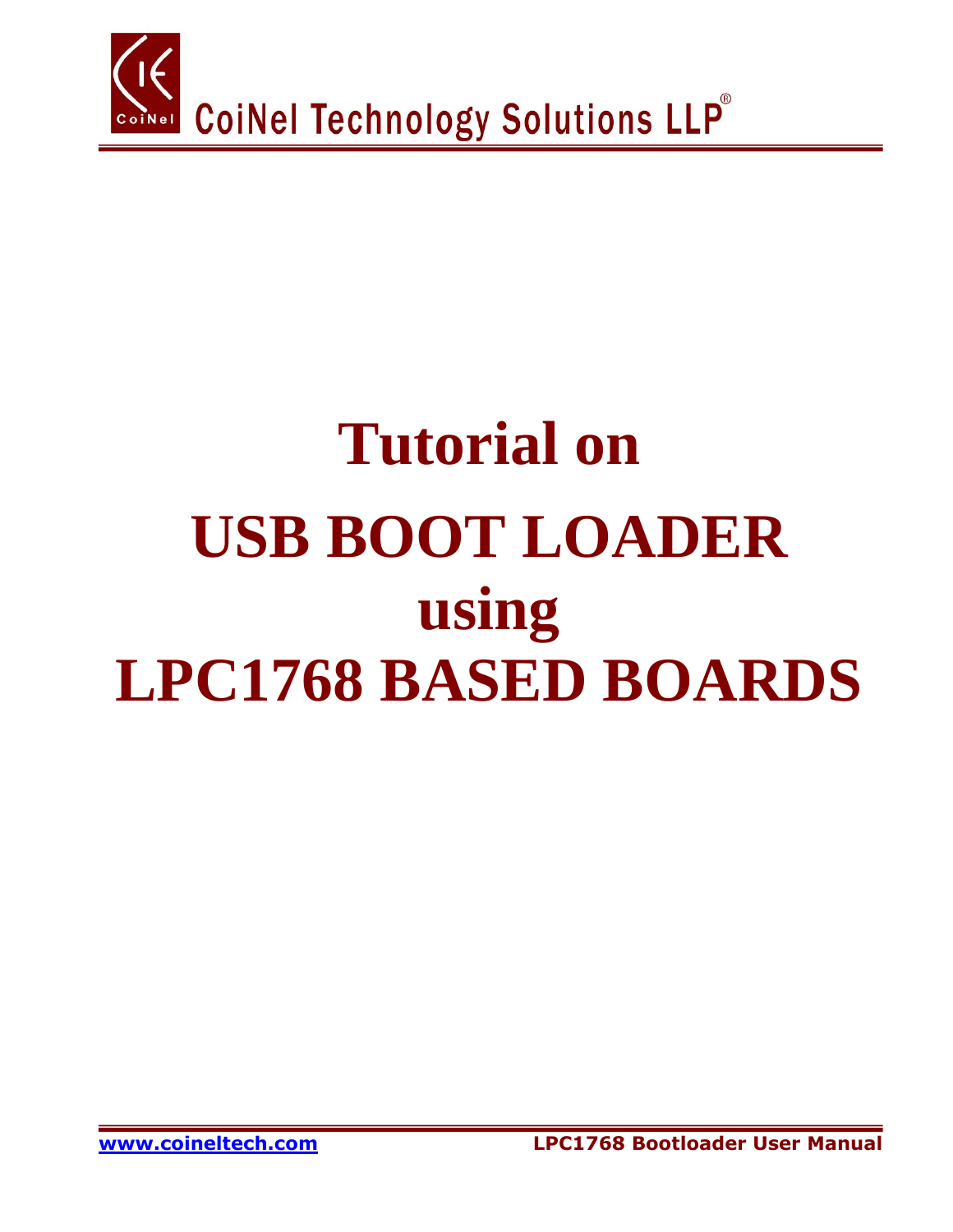# **CoiNel Technology Solutions LLP**

Designed by CoiNel Technology Solutions LLP No-816,  $2^{nd}$  Floor,  $4^{th}$  B Cross,  $9^{th}$  A Main, RPC Layout, Vijaynagar, Bangalore-560040 State: Karnataka Country: India

#### [www.coineltech.com](http://www.coineltech.com/)

Designations used by companies to distinguish their products are often claimed as trademarks. In all instances where CoiNel is aware of trademark claim, the product name appears in initial capital letters, in all capital or in accordance with the vendor's capitalization preference. Users should contact appropriate companies for more complete information on trademark and trademark registrations. All trademarks and registered trademarks in this manual are the property of their respective holders.

No part of this document may be reproduced or distributed in any form or by any means, or stored in the database or retrieval system, without the prior written permission from CoiNel Technology Solutions LLP; with the exception that the listings may be entered, stored and executed in a computer system, but they may not be reproduced.

The content in this document are presented for instruction value. The details have been carefully tested, but are not guaranteed for any particular purpose. CoiNel Technology Solutions does not offer any warranties and does not guarantee the accuracy, adequacy, or completeness of any information herein and is not responsible for any errors or omissions. CoiNel Technology Solutions LLP assumes no liability for damages resulting from use of such information in this document or for any infringement of intellectual property rights of third parties that would result from use of this information.

CoiNel Technology Solutions LLP assumes no liability for applications assistance, customer product design, software performance, or infringement of patents or services described herein.

For any enquires, kindly contact info@coineltech.com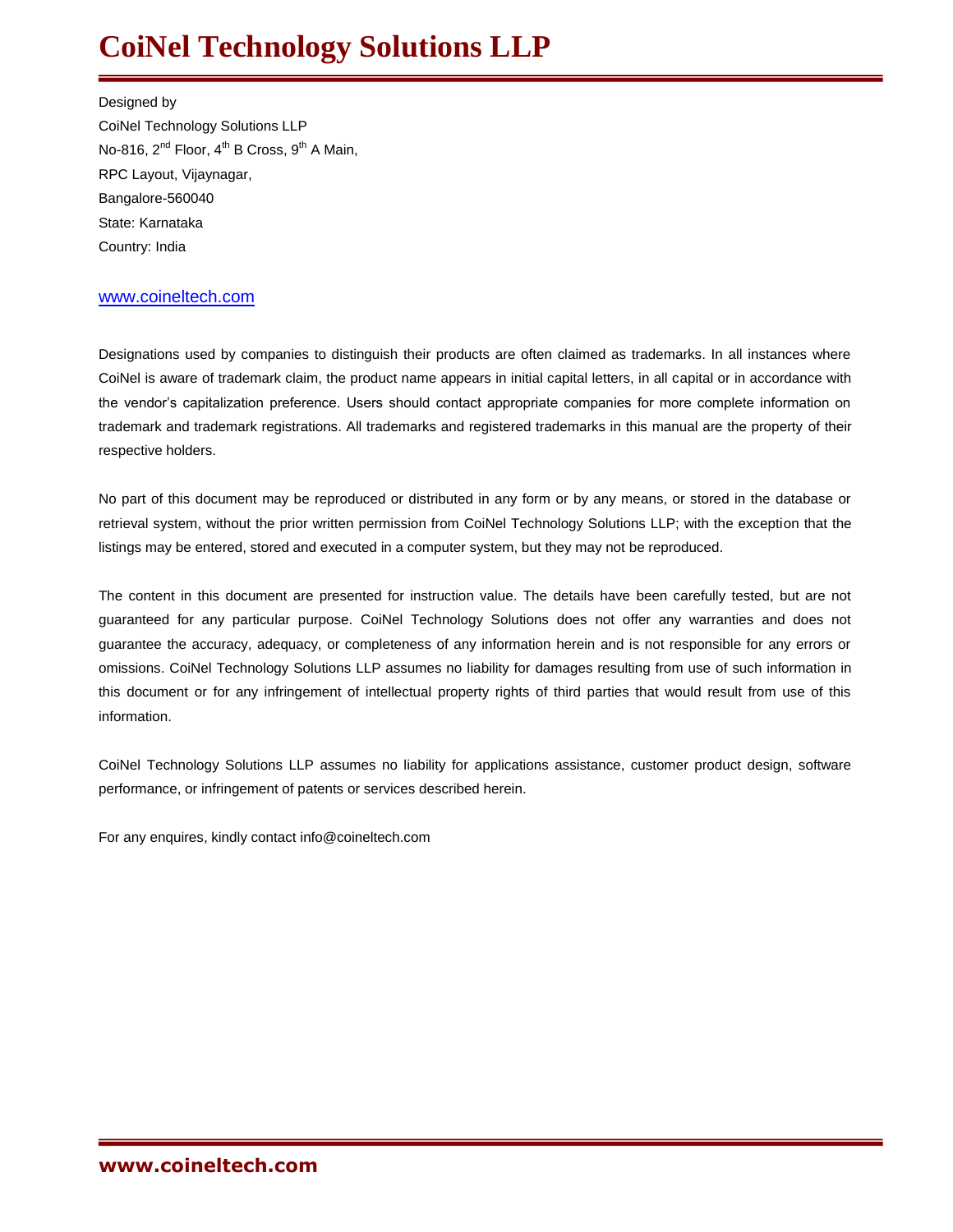# **CONTENTS:**

| 1. What is a Boot loader.                                    |    |
|--------------------------------------------------------------|----|
| 2. Why would you use the LPC1768 USB Boot loader.            |    |
| 3. How do you use the USB Boot loader.                       |    |
| 3.1. Compiling and Loading Code                              |    |
| 3.2. How to create Bin File                                  | 5  |
| 3.3. Loading the Bin file onto the Boot loader Enabled Board | 11 |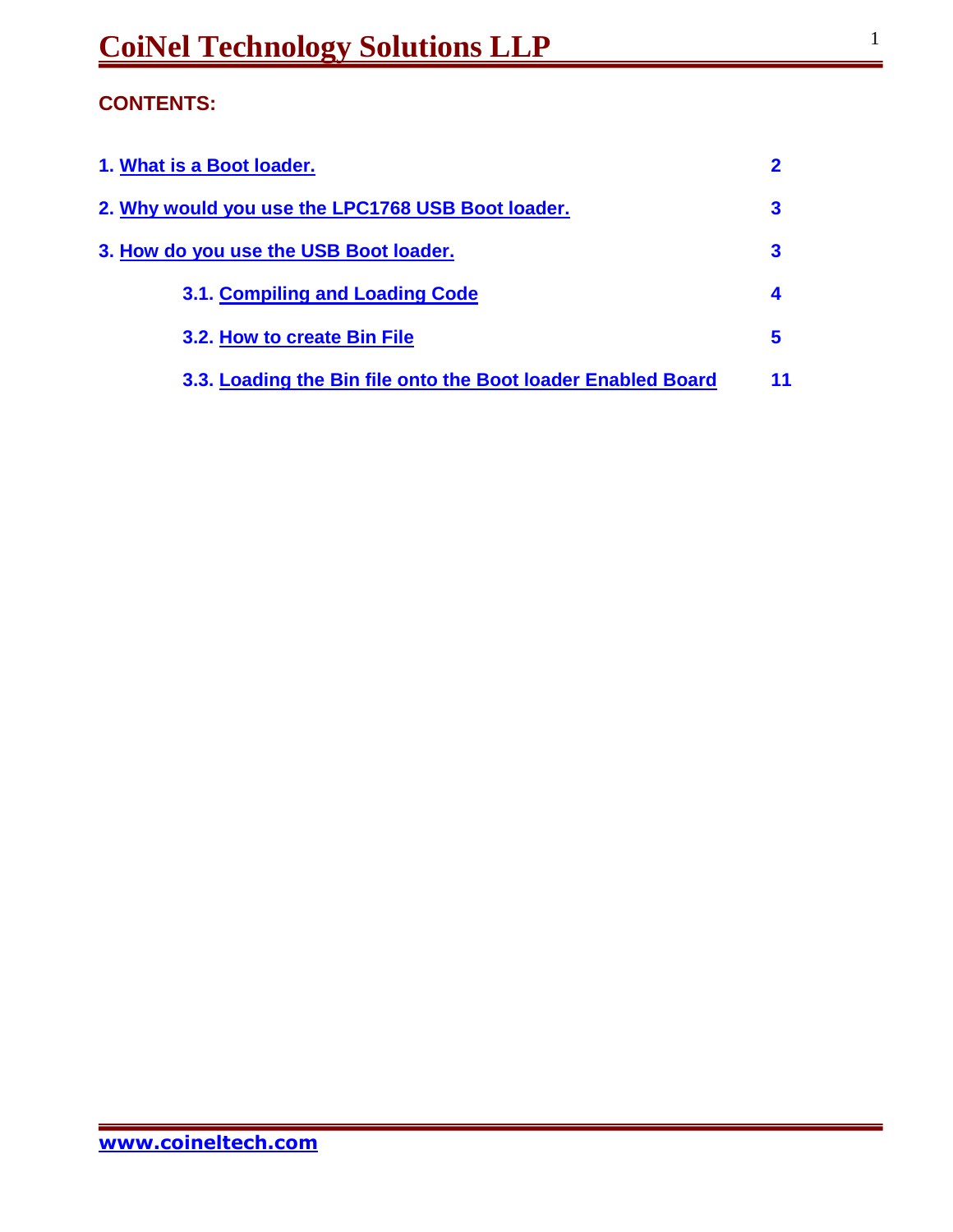The USB Boot loader for the LPC1768 HPLUS is a cool trick that CoiNel created for some of our ARM Cortex M3 based boards. Since the ARM architecture allows for large flash space, loading code onto the LPC1768 HPLUS ARM Cortex M3 over the serial port was very slow. The bootloader brings various techniques together to create an easy to use and very fast development system to load the program without any need for expensive hardware or software.

In this tutorial we will cover what a Bootloader is, why should we use it, and how to use it.

#### <span id="page-3-0"></span>**1. WHAT IS A BOOT LOADER?**

A Boot loader is a small piece of code that runs before the operating system starts running. In our case the bootloader is the code that runs before the device firmware starts up. Typically a bootloader is used because the system memory is too small to contain the entire program, and so the bootloader uses a set of routines to call the program from a different part of memory.

The CoiNel LPC1768 USB Boot loader performs three steps:

- 1. First, the Boot loader checks to see if a USB cable has been plugged in. If the LPC1768 board is connected as a USB device then it initiates a USB Mass Storage system. This will cause the target board to appear on any computer platform as a removable flash drive. The user can then seamlessly transfer files to the flash drive.
- 2. The next thing the Boot loader does is look for a firmware file. This file contains the desired operating firmware (in a binary file format) for the LPC1768 board. If the Boot loader finds this file system then it programs the contents of this file to the flash memory of the LPC1768. In this way, the Boot loader acts as a "programmer" for the LPC1768 HPLUS; and we can upgrade the firmware on the LPC1768 board simply by loading a new file.
- 3. After performing for first two checks, the boot loader calls the main firmware.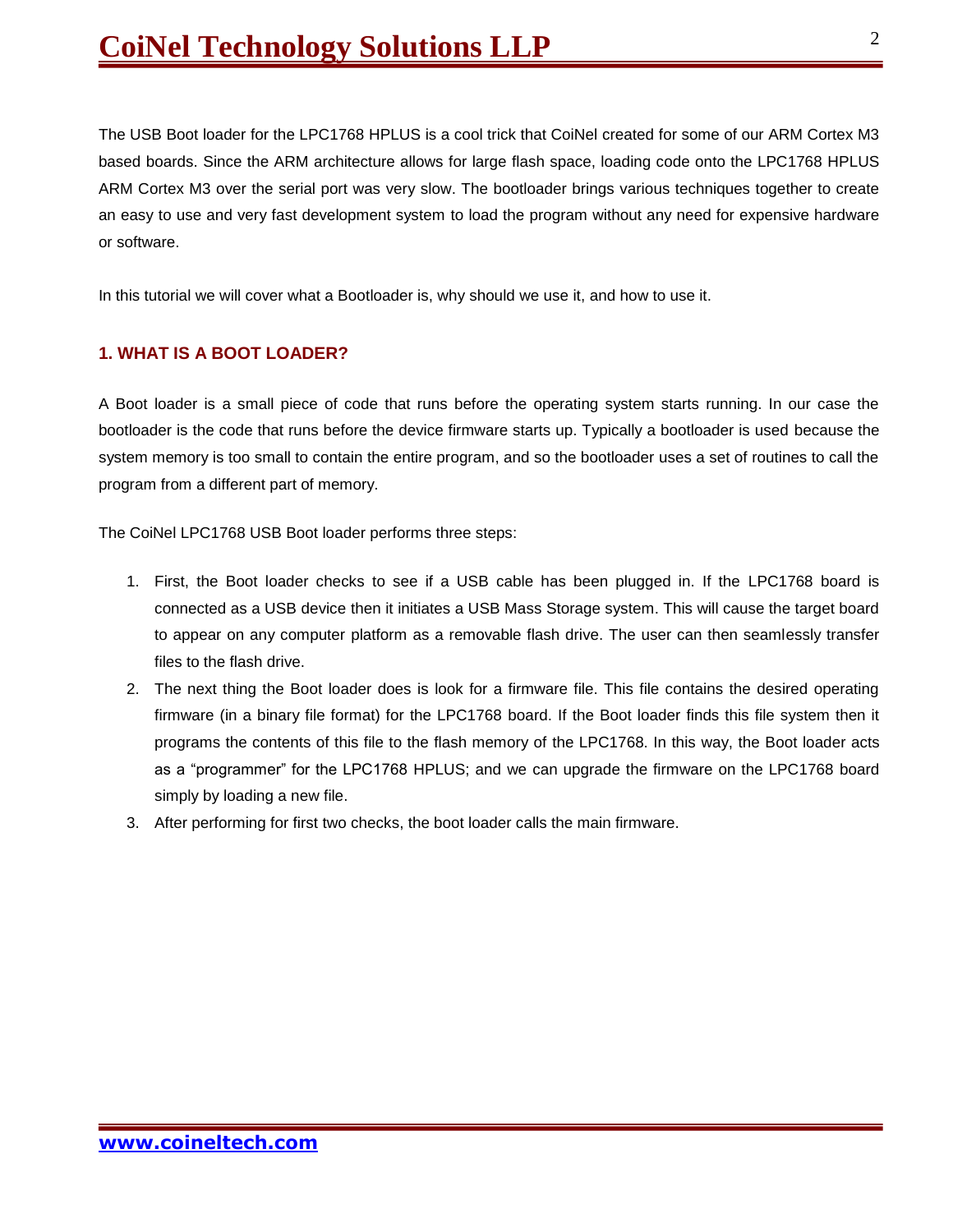### **2. WHY WOULD YOU USE THE LPC1768 USB BOOTLOADER?**

The bootloader provides several distinct advantages. First, if you have a LPC1768 Board that has been preloaded with the bootloader then you don't even need a programmer to load code onto the board! Another reason that LPC1768 USB Boot loader is great, because it is fast at loading code. When using a serial programmer to load code onto an ARM, it can take several minutes to get your code up. This can be a major setback when you're writing very large programs, and you start debugging. Using the LPC1768 USB bootloader allows you to load code in seconds.

## <span id="page-4-0"></span>**3. HOW DO YOU USE THE USB BOOT LOADER?**

First you have to program the Boot loader code onto the LPC1768 board. The Boot loader hex file can be downloaded at the following link. You may either use FLASH MAGIC software for programming (i.e., serial programming), CoiNel ARM USB JTAG (USB Programming) or H-JTAG (parallel port programming) to load this code. Once the Boot loader program is on the LPC1768, using it is very simple!

Note: Make sure you erase the old program before loading the bootloader code.

Let us assume that you have written some neat code to use on LPC1768 Board. Plug in a USB cable, and when the USB Mass Storage Device opens on your desktop, just drag and drop the binary file onto the device then press reset; the bootloader will look for the binary file and if the file is found the bootloader will program the new code onto the controller.

That seems easy enough, but how do I get this binary file? In order to get the binary file, first we have to compile the code. In order to compile the code you need have Kiel uVision4! Below steps would show you, how to create a binary file.

**Note: You should be familiar with Keil environment & programming. For more details on Keil programming, check tutorials on [how to use Keil.](http://www.youtube.com/watch?v=zJncQKNDZv8)**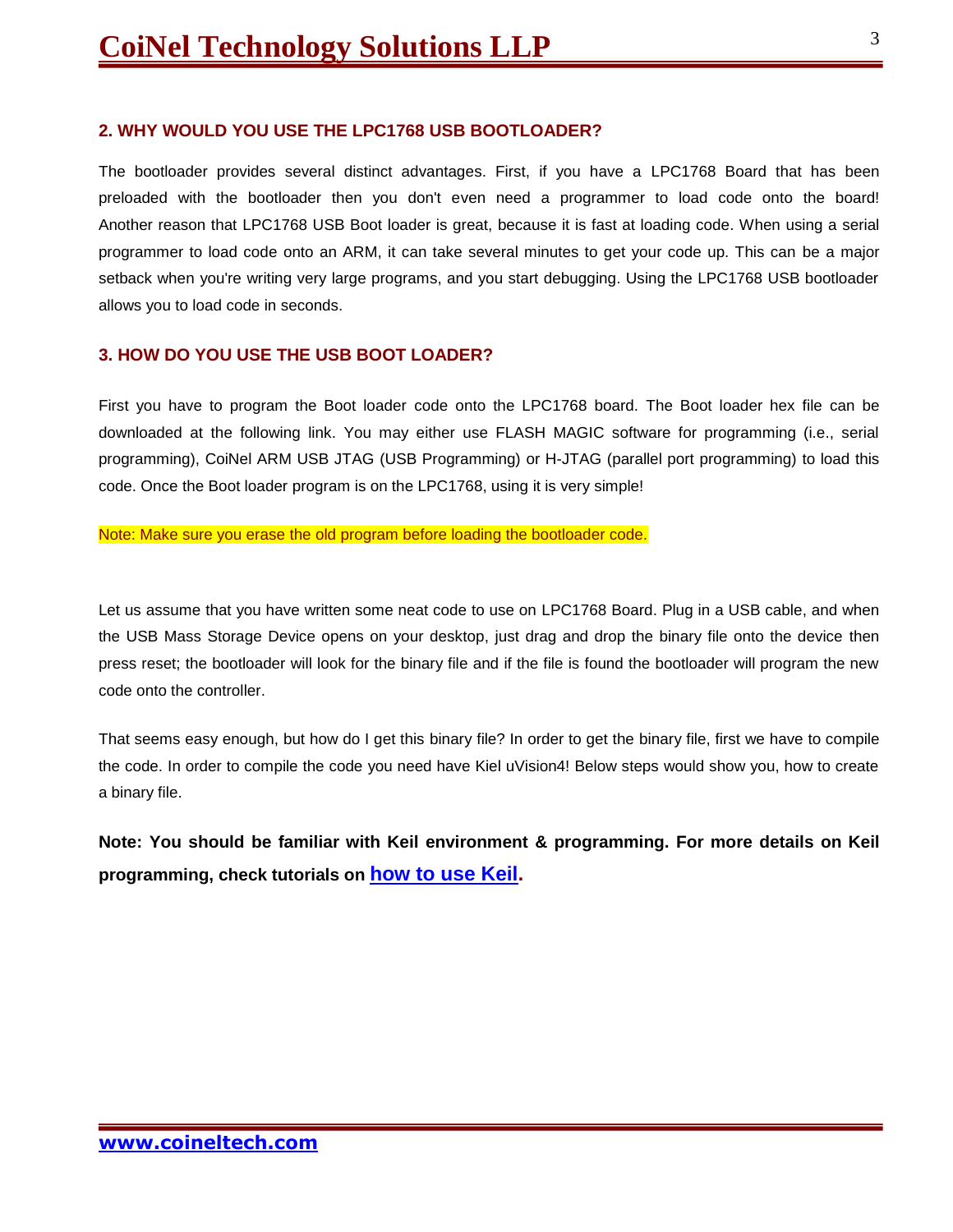## <span id="page-5-0"></span>**3.1. COMPILING AND LOADING CODE ONTO AN USB BOOT LOADER ENABLED BOARD:**

The axf file would be created once you compile the code. The axf file will be created in the folder where you have saved the project.

Note: You can change the location of .axf file storage if required whose details are not explained in this document.



Now that you have created .axf file, how can it be converted into a binary file so that it can be loaded onto USB bootloader enabled LPC1768 board. The following documentation gives you the detail.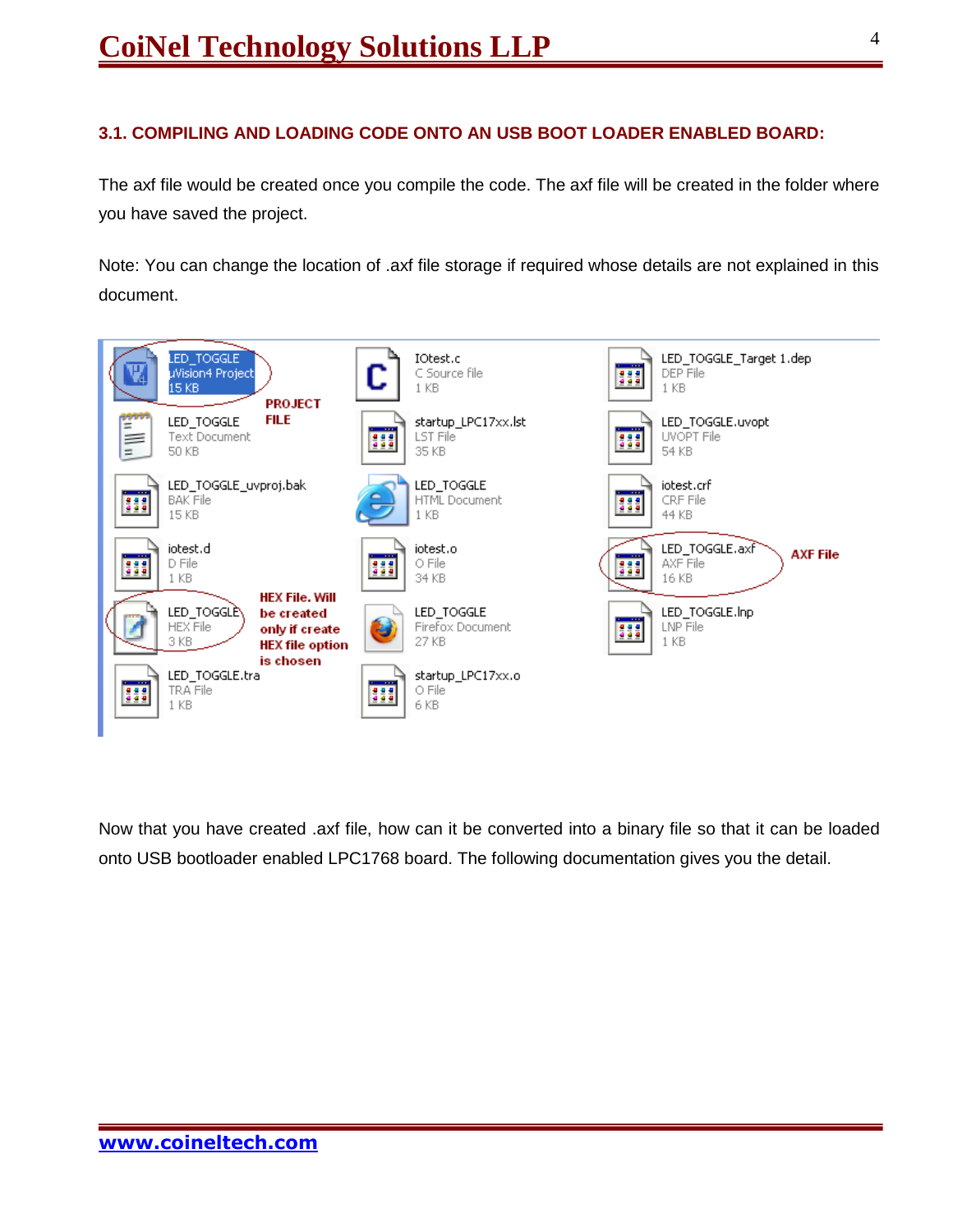## <span id="page-6-0"></span>**3.2. HOW TO CREATE BINARY FILE USING KEIL UVISION4:**

To create binary file follow the settings as shown in the images below.

#### **3.2.1. Click on Flash Menu → Go to Configure Flash Tools**

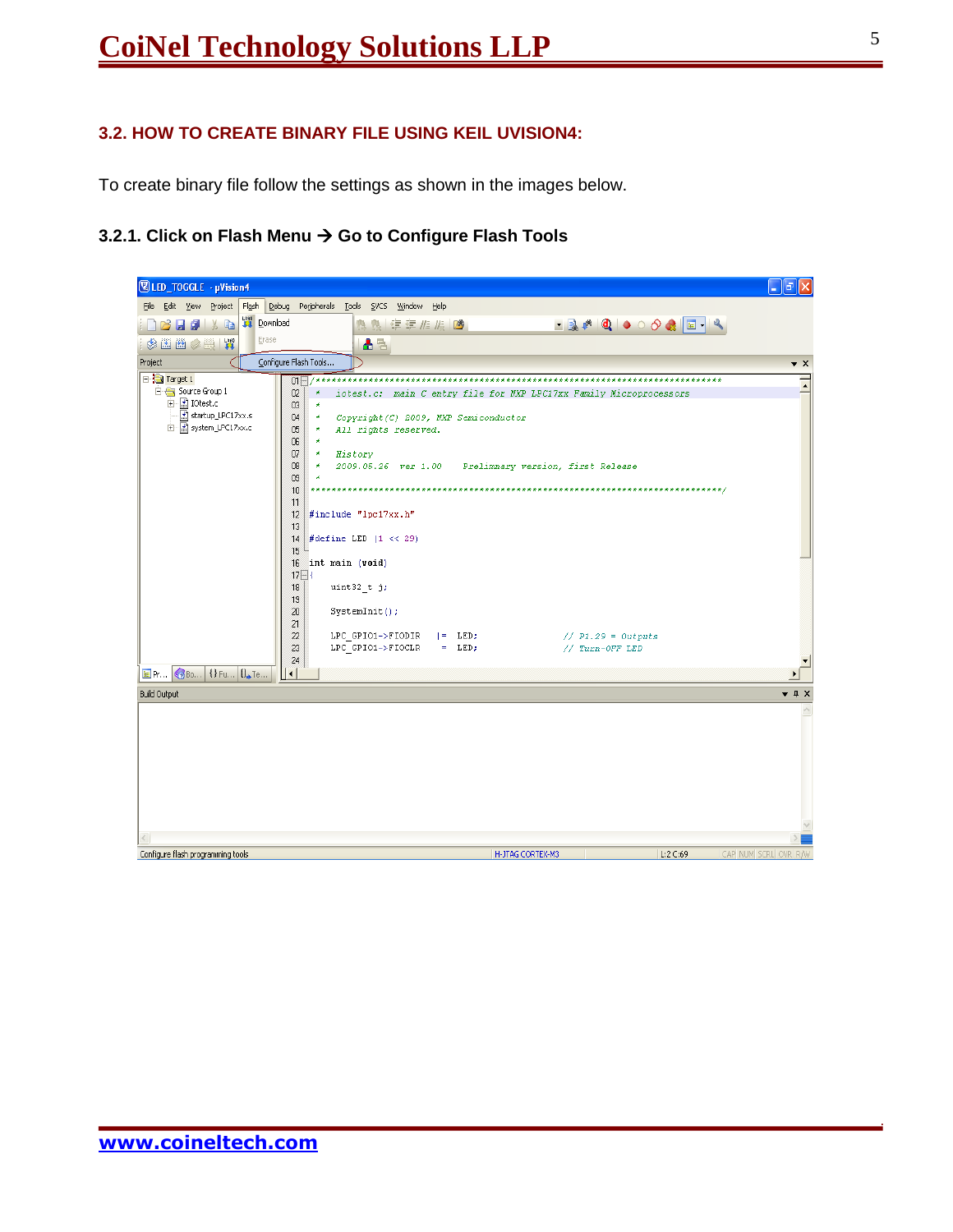# **3.2.2. Click on** Target Tab **and type in** IROM1 **as shown in below image.**

Change the start address of on-chip IROM1 memory to 0x2000 to 0x4000 as shown in fig. Below .This is the area where user program is placed and has to be run when the controller is reset.

| <b>Options for Target 'Target 1'</b>                                                                 |                                     |                        |        |        |               |                         |                  |                                 |                   |        |
|------------------------------------------------------------------------------------------------------|-------------------------------------|------------------------|--------|--------|---------------|-------------------------|------------------|---------------------------------|-------------------|--------|
| Dutput   Listing   User   C/C++   Asm<br>Target [<br>Linker   Debug   Utilities  <br>Device <b>∕</b> |                                     |                        |        |        |               |                         |                  |                                 |                   |        |
| NXP (founded by Philips) LPC1768                                                                     |                                     |                        |        |        |               |                         |                  |                                 |                   |        |
|                                                                                                      | Code Generation<br>Xtal (MHz): 12.0 |                        |        |        |               |                         |                  |                                 |                   |        |
|                                                                                                      |                                     | Operating system: None |        |        |               |                         |                  | Use Cross-Module Optimization   |                   |        |
|                                                                                                      |                                     |                        |        |        |               |                         |                  | <b>V</b> Use MicroLIB           | $\Box$ Big Endian |        |
|                                                                                                      |                                     |                        |        |        |               |                         |                  |                                 |                   |        |
|                                                                                                      |                                     |                        |        |        |               |                         |                  | □ Use Link-Time Code Generation |                   |        |
|                                                                                                      |                                     | Read/Only Memory Areas |        |        |               |                         |                  | Read/Write Memory Areas-        |                   |        |
|                                                                                                      | default                             | off-chip               | Start  | Size   | Startup       |                         | default off-chip | Start                           | Size              | Nolnit |
|                                                                                                      | п                                   | ROM1:                  |        |        | C             |                         | RAM1:            |                                 |                   |        |
|                                                                                                      | г                                   | ROM2:                  |        |        | Ō             | г                       | RAM2:            |                                 |                   | г      |
|                                                                                                      |                                     | ROM3:                  |        |        |               | п                       | RAM3:            |                                 |                   |        |
|                                                                                                      |                                     | on-ship-               |        |        |               |                         | on-chip          |                                 |                   |        |
|                                                                                                      | $\overline{\mathbf{v}}$             | IROM1:                 | 0x2000 | 0x4000 | $\mathcal{C}$ | $\overline{\mathbf{v}}$ | IRAM1:           | 0x10000000                      | 0x8000            | г      |
|                                                                                                      |                                     | IROM2:                 |        |        | C             | П                       | IRAM2:           | 0x2007C000                      | 0x8000            | г      |
|                                                                                                      |                                     |                        |        |        |               |                         |                  |                                 |                   |        |
|                                                                                                      |                                     |                        |        |        |               |                         |                  |                                 |                   |        |
|                                                                                                      | 0K<br>Cancel<br>Defaults<br>Help    |                        |        |        |               |                         |                  |                                 |                   |        |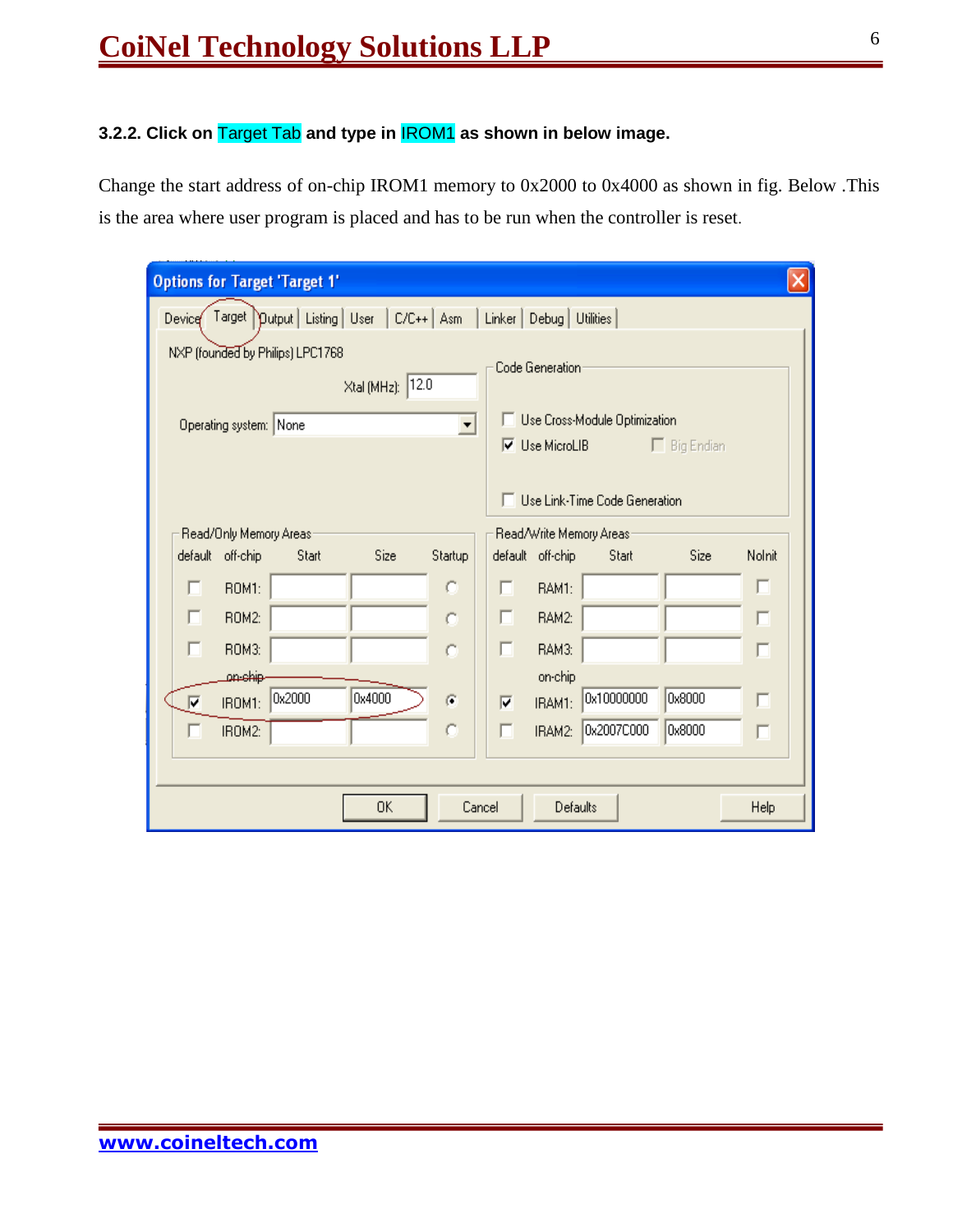# **3.2.3. Click on** Output Tab **and make settings as required.**

| <b>Options for Target 'Target 1'</b>                                               |                                                                                                     |
|------------------------------------------------------------------------------------|-----------------------------------------------------------------------------------------------------|
| Device   Target (Output) Listing   User   C/C++   Asm   Linker   Debug   Utilities |                                                                                                     |
| Select Folder for Objects                                                          | Name of Executable LED_TOGGLE                                                                       |
| C Create Executable: .NLED_TOGGLE<br>$\nabla$ Debug Information                    | $\Box$ Create Batch File                                                                            |
| Create HEX File<br> ⊽<br><b>▶</b> Browse Information                               | You can change the name of the<br>executable file as per your<br>preference. Appropriate Executable |
| C Create Library: .NLED_TOGGLE.LIB                                                 | file will be created with the given<br>name.                                                        |
| Select if you need to create a<br><b>HEX File.</b>                                 |                                                                                                     |
|                                                                                    |                                                                                                     |
|                                                                                    |                                                                                                     |
|                                                                                    |                                                                                                     |
| 0K<br>Cancel                                                                       | Defaults<br>Help                                                                                    |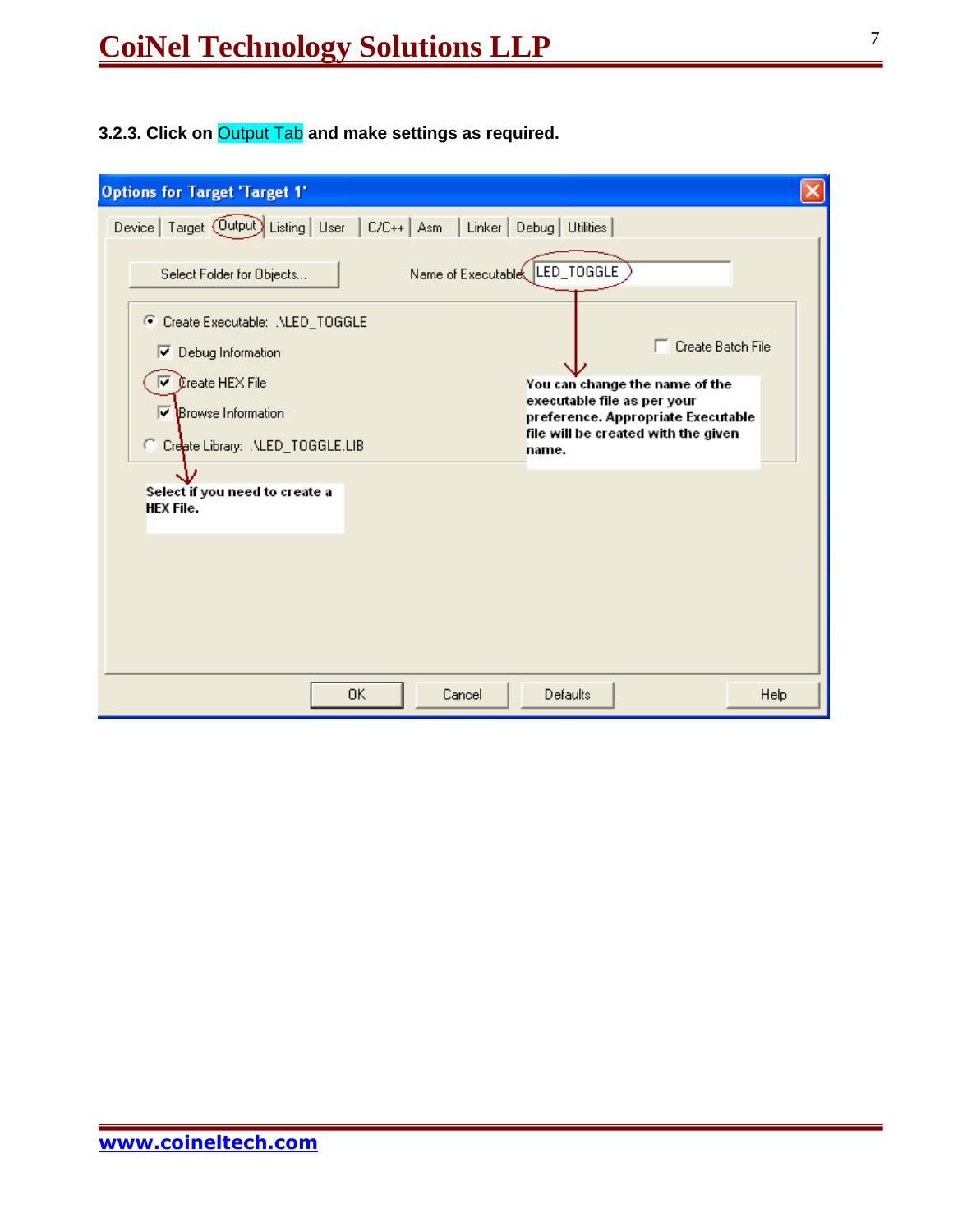**3.2.4. Click on** User Tab **and type in box next to** RUN #1 **as shown in below image.**

| <b>Options for Target 'Target 1'</b>                                                 |                  |
|--------------------------------------------------------------------------------------|------------------|
| Device   Target   Output   Listing (User<br>C/C++   Asm   Linker   Debug   Utilities |                  |
| Run User Programs Before Compilation of a C/C++ File                                 |                  |
| $\Box$ Run #1:                                                                       | DOS16            |
| $\Box$ Run #2:                                                                       | $\sqrt{ }$ DOS16 |
| Run User Programs Before Build/Rebuild                                               |                  |
| $\Box$ Run #1:                                                                       | $\sqrt{ }$ DOS16 |
| $\Box$ Run #2:                                                                       | D0S16            |
| Run User Programs After Build/Behuild:                                               |                  |
| fromelf --bin "LED_TOGGLE.axf" --output "LED_TOGGLE.bin" ~<br>$\sqrt{ }$ Run #1:     | D0S16            |
| $\Box$ Run #2:                                                                       | D0S16            |
| Ⅳ Beep When Complete<br><b>Start Debugging</b>                                       |                  |
|                                                                                      |                  |
|                                                                                      |                  |
| <b>OK</b><br>Cancel<br>Defaults                                                      | Help             |

**You can also copy and paste the following**

# **fromelf --bin "LED\_TOGGLE.axf" --output "LED\_TOGGLE.bin"**

Above image shows an example for LED\_TOGGLE. If you are doing this for other code, replace LED\_TOGGLE with name that you have given to your code/project.

**[www.coineltech.com](http://www.coineltech.com/)**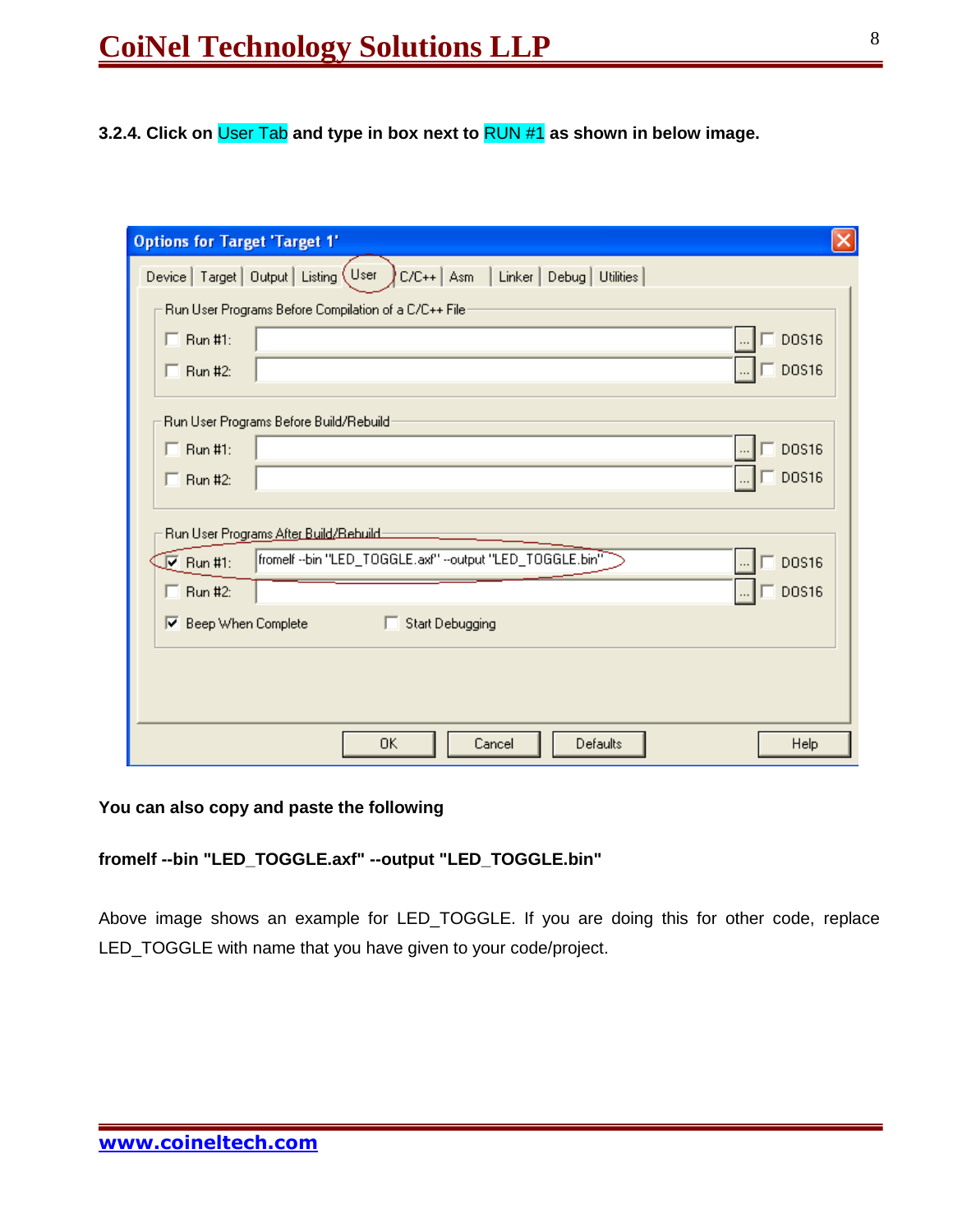**3.2.5. Click on** Asm Tab **and make settings as below and then click** OK **button.**

| <b>Options for Target 'Target 1'</b>                                                                                   |  |
|------------------------------------------------------------------------------------------------------------------------|--|
| Device   Target   Output   Listing   User   C/C++ (Asm)   Linker   Debug   Utilities                                   |  |
| Conditional Assembly Control Symbols                                                                                   |  |
| NO_CRP<br>Definet                                                                                                      |  |
| Undefine:                                                                                                              |  |
| Language / Code Generation                                                                                             |  |
| Split Load and Store Multiple                                                                                          |  |
| Read-Only Position Independent                                                                                         |  |
| Read-Write Position Independent<br>Thumb Mode                                                                          |  |
| No Warnings                                                                                                            |  |
|                                                                                                                        |  |
| Include<br>Paths                                                                                                       |  |
| Misc<br>Controls                                                                                                       |  |
| Assembler<br>~cpu Cortex-M3 ~pd "__EVAL SETA 1" -g ~apcs=interwork -l "C:\Keil\ARM\INC" -l<br>$\wedge$                 |  |
| "C:\Keil\ARM\INC\NXP\LPC17xx" --pd "NO_CRP SETA 1" --list "*.lst" --xref -o "*.o"<br>control<br>$\checkmark$<br>string |  |
|                                                                                                                        |  |
| 0K<br>Defaults<br>Cancel<br>Help                                                                                       |  |

After all the settings made, press ok.

You need to rebuild the code for compilation. When the code is complied, binary files are created for your program that can be loaded on your LPC1768 Board.

Rebuilding the code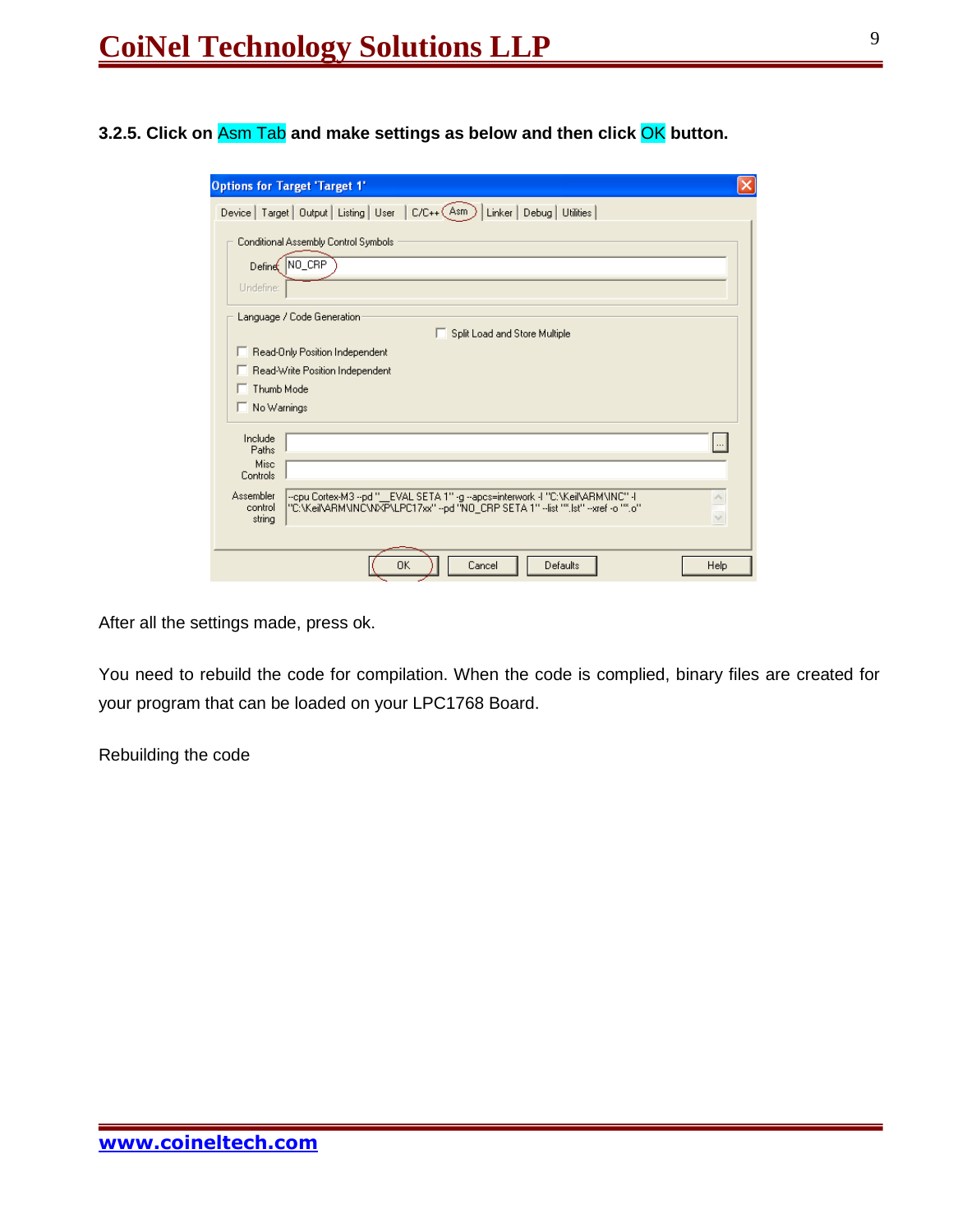# **CoiNel Technology Solutions LLP**

| <b>WLED_TOGGLE - µVision4</b>                   |   |        |                 |                          |                                     |            |        |         |
|-------------------------------------------------|---|--------|-----------------|--------------------------|-------------------------------------|------------|--------|---------|
| File Edit View (Project                         |   |        | )Fl <u>a</u> sh | Debug                    | Peripherals                         | Tools SVCS | Window | Help    |
| e d<br>$\mathfrak{S}$                           |   |        |                 | New µVision Project      |                                     |            |        |         |
| <b>EB</b><br>⊗                                  |   |        |                 |                          | New Multi-Project Workspace         |            |        |         |
| Project                                         |   |        | Open Project    |                          |                                     |            |        |         |
| □ arget 1                                       |   |        | Close Project   |                          |                                     |            |        |         |
| 白 Source G                                      |   | Export |                 |                          |                                     |            |        |         |
| ‡- <mark>ki</mark> IOte<br>$\overline{1}$ start |   | Manage |                 |                          |                                     |            |        | ▶       |
|                                                 |   |        |                 |                          | Select Device for Target 'Target 1' |            |        |         |
|                                                 |   |        | Remove Item     |                          |                                     |            |        |         |
|                                                 | 术 |        |                 |                          | Options for Target 'Target 1'       |            |        | Alt+F7  |
|                                                 |   |        |                 |                          |                                     |            |        |         |
|                                                 |   |        | Clean target    |                          |                                     |            |        |         |
|                                                 | 圖 |        | Build target    |                          |                                     |            |        | F7      |
|                                                 |   |        |                 | Rebuild all target files |                                     |            |        |         |
|                                                 | Ø |        | Batch Build     |                          |                                     |            |        |         |
|                                                 | હ |        | Translate       |                          |                                     |            |        | Ctrl+F7 |
|                                                 | 豐 |        | Stop build      |                          |                                     |            |        |         |

After compilation, you will see the following in build output window.



The bin File will be created in the same folder where project file is created.

Note: You can change the location of the bin file by changing the output location in Flash  $\rightarrow$  Configure Flash Tools  $\rightarrow$  Output  $\rightarrow$  Select Folder for objects... The details of which are not explained in this document.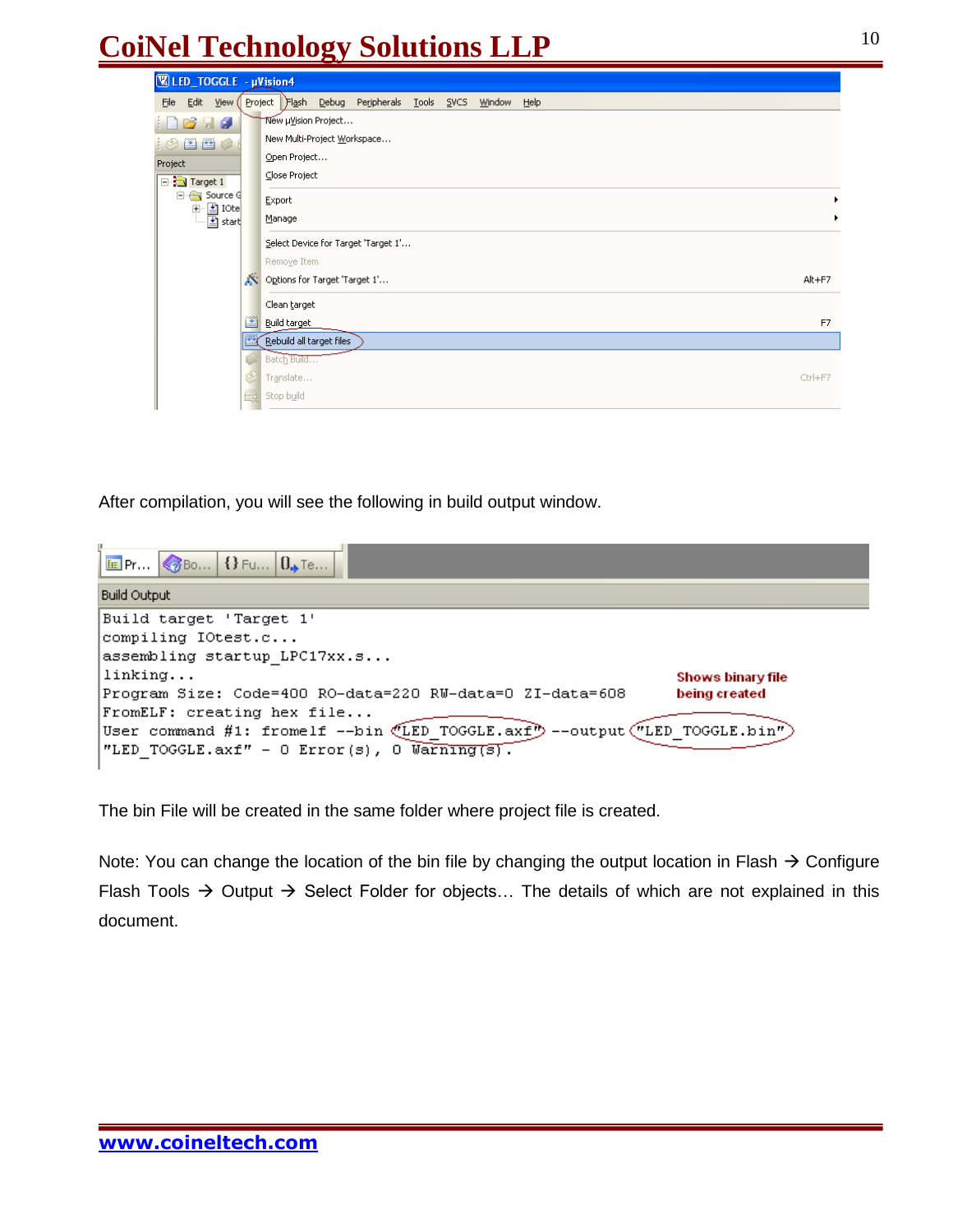# BIN File is created as shown



This bin file need to be loaded on the bootloader enabled board.

# <span id="page-12-0"></span>**3.3. LOADING THE BIN FILE ONTO THE BOOTLOADER ENABLED BOARD:**

After following the steps above, we would be ready with the following

**LPC1768 Board** (with the USB Boot loader firmware)

**USB cable (A to B Type).**

**Required .bin file for the project.**

Now we will see how we can load this bin file on the controller.

#### *Procedure***:**

 $\triangleright$  Plug in the USB cable to your computer and to the Board. Once the USB cable is plugged in, Board is powered up; a Removable Disk Drive will be available. This drive represents the memory space on the card.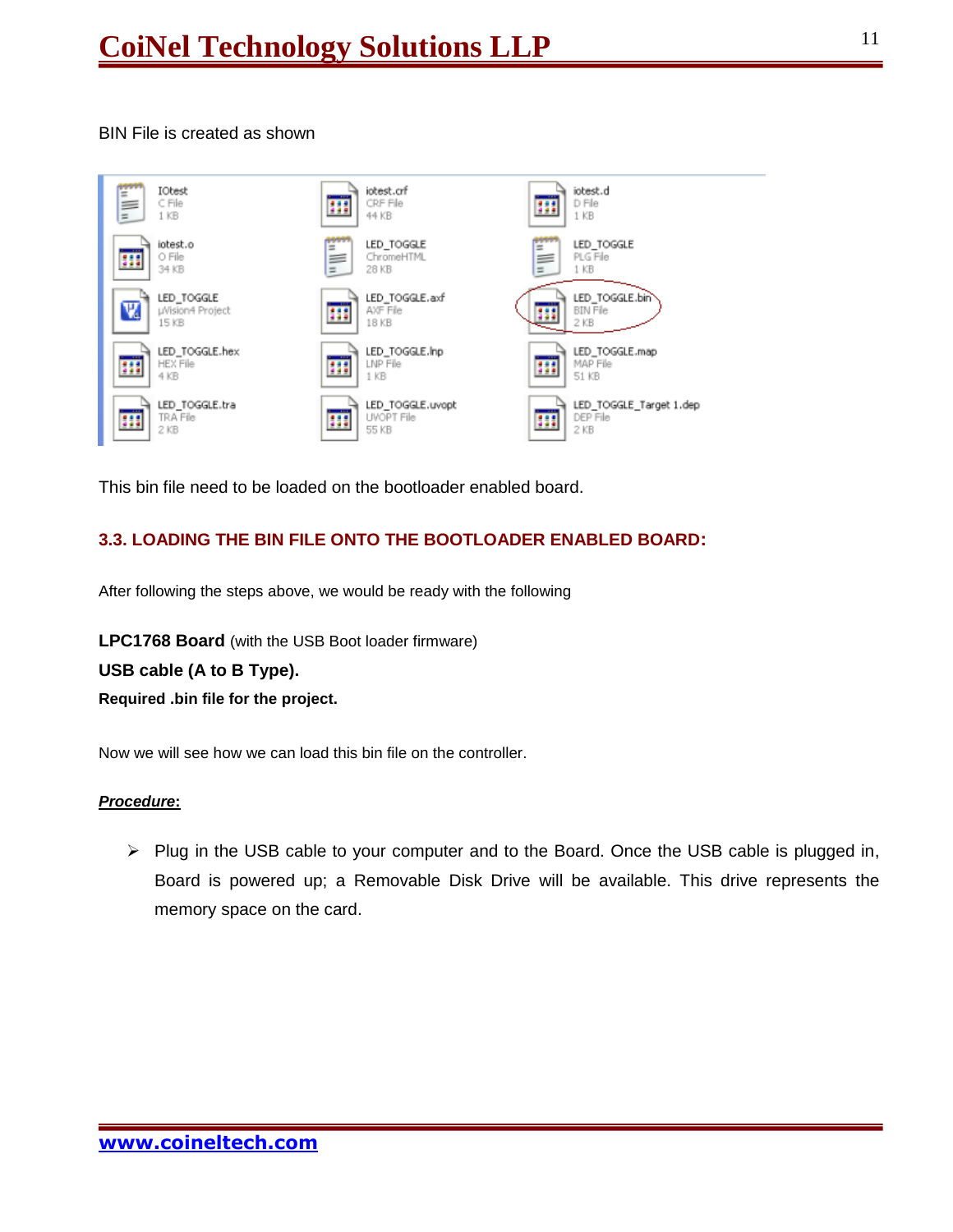In the below image, you can notice, a drive named CoiNel USB.

| My Computer                                                                |                                                       |                 |                 |
|----------------------------------------------------------------------------|-------------------------------------------------------|-----------------|-----------------|
| Edit View Favorites Tools Help<br>File                                     |                                                       |                 |                 |
| ₿<br>Back *                                                                | Folder Sync<br>$\boxed{m}$<br>Search <b>P</b> Folders |                 |                 |
| Address My Computer                                                        |                                                       |                 |                 |
| $\bullet$<br><b>System Tasks</b>                                           | Files Stored on This Computer                         |                 |                 |
| View system information<br>B<br>Add or remove programs<br>Change a setting | Shared Documents<br>xyz's Documents                   |                 |                 |
|                                                                            | <b>Hard Disk Drives</b>                               |                 |                 |
| $\circledast$<br><b>Other Places</b><br>My Network Places<br>My Documents  | $\Box$ Local Disk (C:)<br>Local Disk (D:)             | Local Disk (E:) | Local Disk (F:) |
| Shared Documents                                                           | Devices with Removable Storage                        |                 |                 |
| Control Panel                                                              | $\bullet$<br>CD Drive (G:)<br>CoiNel USB (H:)         |                 |                 |
| $\hat{\mathbf{x}}$<br><b>Details</b>                                       |                                                       |                 |                 |
| My Computer<br>System Folder                                               |                                                       |                 |                 |
|                                                                            |                                                       |                 |                 |
|                                                                            |                                                       |                 |                 |
|                                                                            |                                                       |                 |                 |
|                                                                            |                                                       |                 |                 |
|                                                                            |                                                       |                 |                 |
|                                                                            |                                                       |                 |                 |
|                                                                            |                                                       |                 |                 |
|                                                                            |                                                       |                 |                 |

 When you enter into this CoiNel USB drive, you could notice a default firmware file already present.

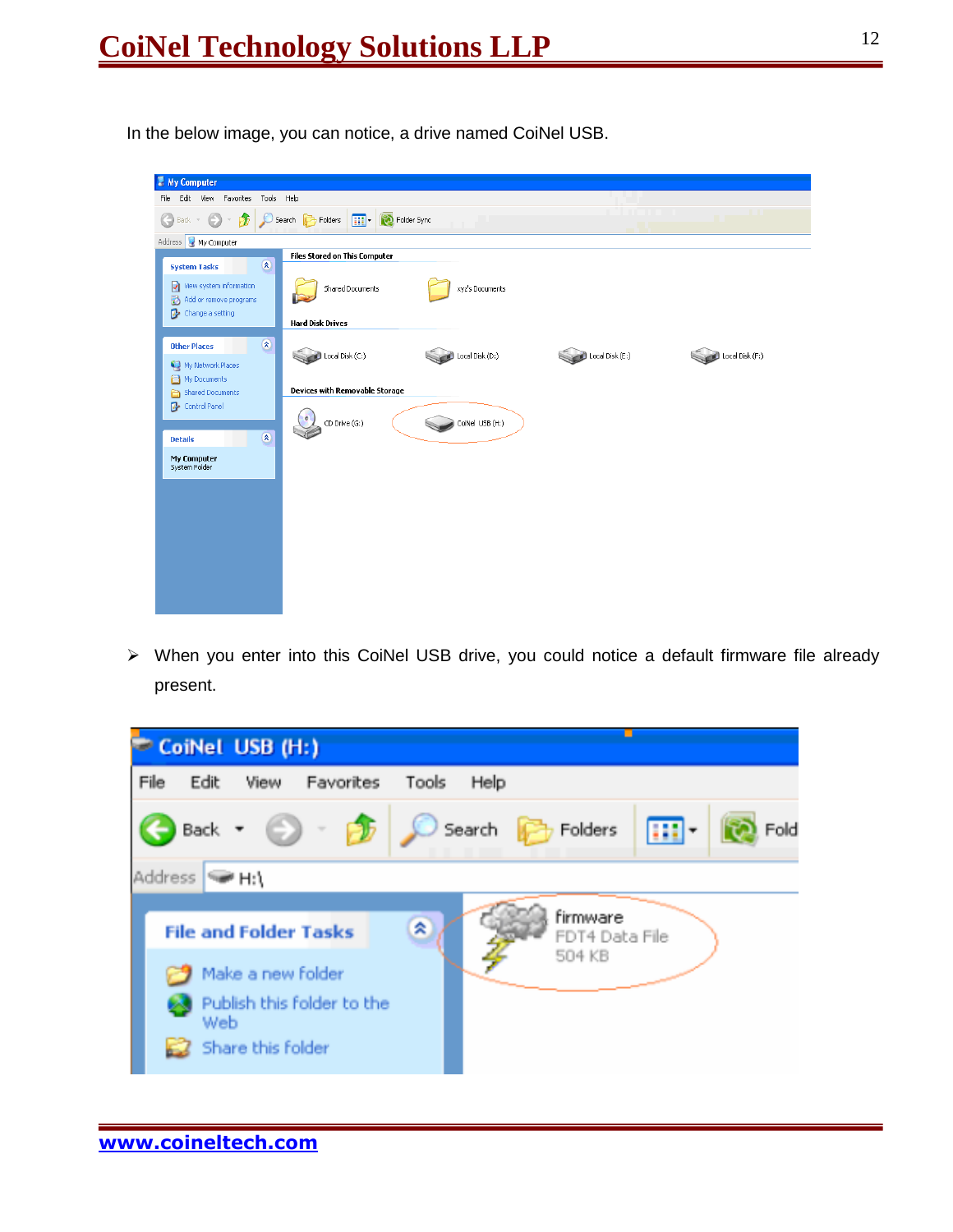You need to delete this firmware file. *Copy and paste* the newly created project binary file into this drive. Below figure shows a newly created project binary file is pasted.



**Once the file has been copied to this new location, Press reset on your board, and your new code will be running.**

#### **Note:**

**In case, you want to dump a new program into LPC1768 Board, you need to connect port P1.25 to ground pin of the board and then press reset switch.**

**Doing this will again have the board detected as a removable disc (ie the board will exit from application mode and will switch back to bootloader mode). Follow the above procedure and copy/load the new bin file.**

**Note: Once programmed, make sure that the P1.25 pin is removed / not grounded.**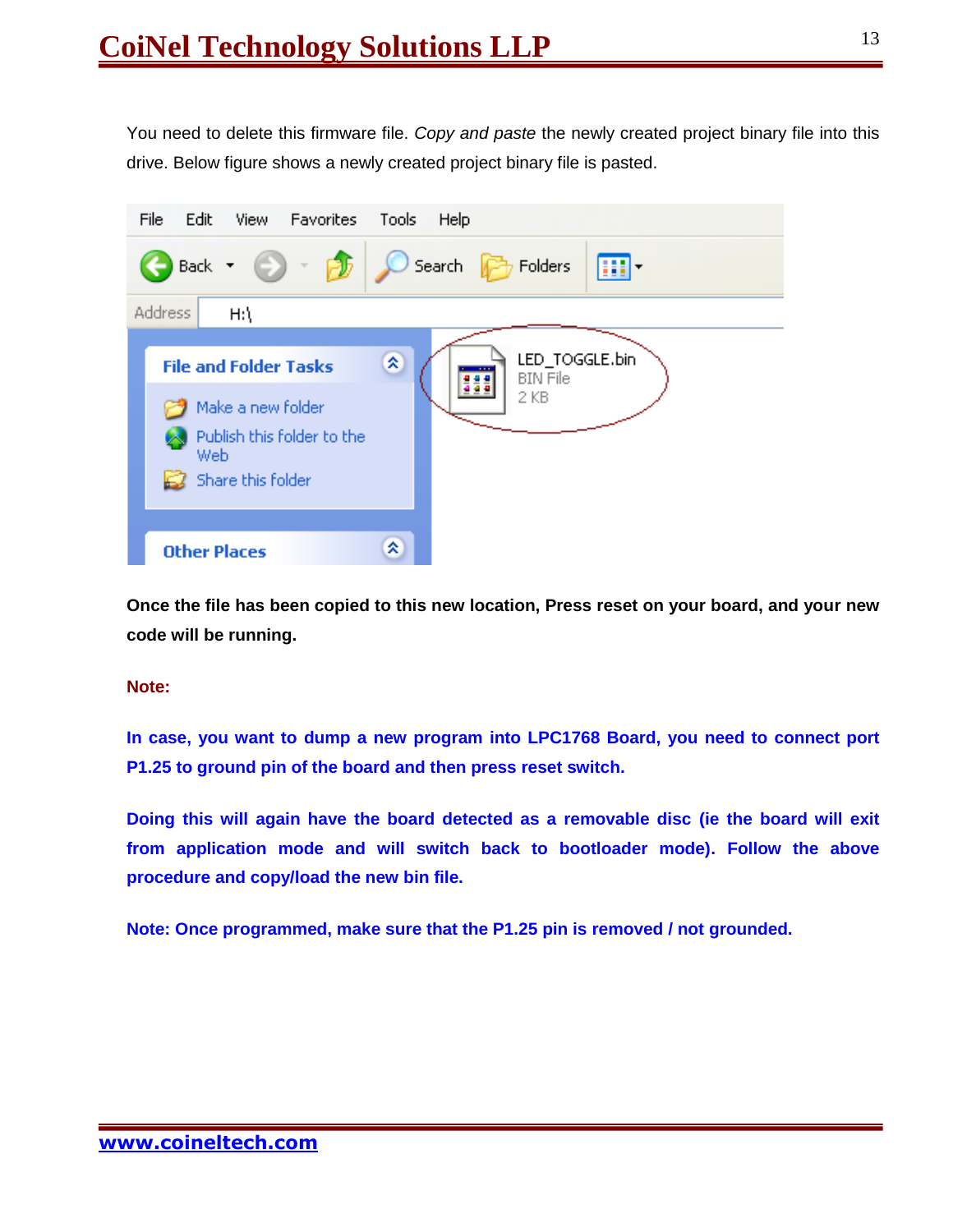**For any technical discussion related to the product with our team and various users, visit and post your questions at**

# **<www.coineltech.com/forums>**

# **READER RESPONSE**

It is our intention to provide you with the best documentation possible to ensure successful use of the product. If you wish to provide your comments on organization, clarity, subject matter, and ways in which our documentation can better serve you, please mail your comments to [support@coineltech.com](mailto:support@coineltech.com) or call our Technical Publications Officer at (+91) 80- 23154423.

Please list the following information, and use this outline to provide us with your comments about this Data Sheet.

- 1. How does this document meet your hardware and software development needs?
- 2. Do you find the organization of this data sheet easy to follow? If not, why?
- 3. What additions to the data sheet do you think would enhance the structure and subject?
- 4. What deletions from the data sheet could be made without affecting the overall usefulness?
- 5. Is there any incorrect or misleading information (what and where)?
- 6. How would you improve this document?
- 7. How would you improve our software, systems, and products?

# **After-sale Service**

We have special Technical Support Engineers to provide support and consultation in forms of telephone, E-mail and so on.

TEL: +91-80-23154423

Technical Support E-mail: [support@coineltech.com](mailto:support@coineltech.com)

**[www.coineltech.com](http://www.coineltech.com/)**